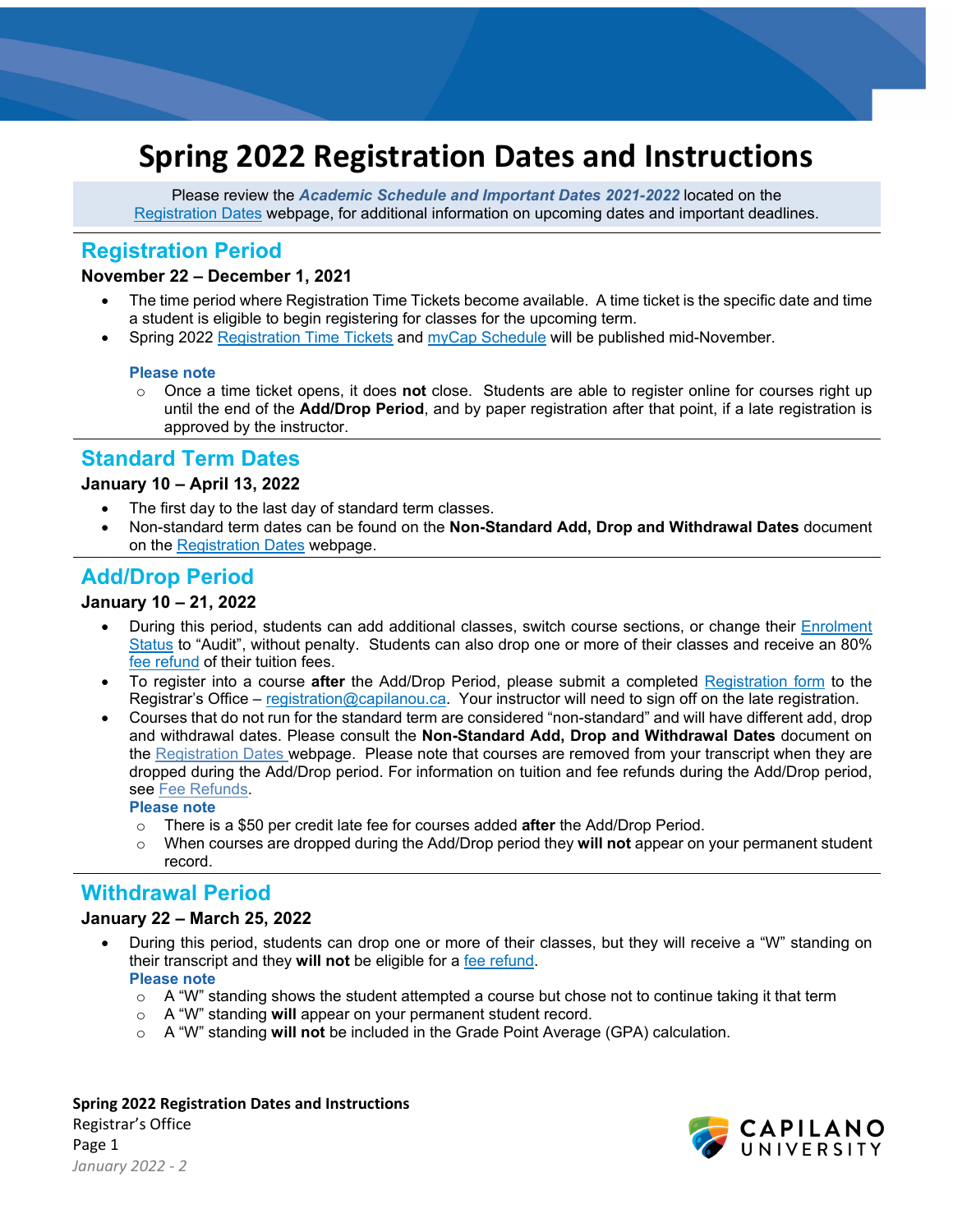- \*Courses that do not run for the standard term are considered "non-standard" and will have different add, drop and withdrawal dates. Please consult the **Non-Standard Add, Drop and Withdrawal Dates** document on the [Registration Dates](http://www.capilanou.ca/current/dates/) webpage.
- Students **cannot** drop their courses **after** the Withdrawal period, unless unusual circumstances beyond the student's control makes it impossible for them to complete their coursework and affects their academic performance. To withdraw If this occurs, students must submit an [Extenuating Circumstances Withdrawal](https://www.capilanou.ca/admissions/course-registration/registrars-office/transcripts--forms/) application form to the Registrar's Office – [extenuatingwithdrawal@capilanou.ca.](mailto:extenuatingwithdrawal@capilanou.ca)

# **Final Exam Period**

# **April 19 – 28, 2022 (includes Saturday, April 23, 2022)**

The Final Exam Schedule is posted to the [Registrar's Office](https://www.capilanou.ca/admissions/course-registration/registrars-office/) webpage during the last week of October.

# **Non-Standard Add, Drop and Withdrawal Dates**

# **Various Dates**

- Courses that **do not** run for the *standard term* are considered "non-standard", and will have different add, drop and withdrawal dates from courses that run for the standard term.
- Information on these courses is listed on the **Non-Standard Add, Drop and Withdrawal Dates** document on the [Registration Dates](http://www.capilanou.ca/current/dates/) webpage.
- To add a *non-standard* course **after** the *standard* Add/Drop Period deadline, you will need permission from your instructor and to submit a completed [Registration form](https://www.capilanou.ca/admissions/course-registration/registrars-office/transcripts--forms/) to the Registrar's Office – [registration@capilanou.ca.](mailto:registration@capilanou.ca) Dropping a non-standard course during its withdrawal period will also require submitting a registration form, but it does **not** need instructor approval.
- For information on tuition and fee refunds during the Add/Drop period, please visit the [Fee Refunds](https://www.capilanou.ca/admissions/fees--finances/tuition--fees/fee-refunds/) webpage.
- **Please note**
	- $\circ$  There is a \$50 per credit late fee for courses added after the non-standard Add/Drop Period.<br> $\circ$  When courses are dropped during the non-standard Add/Drop period, they will not appea
	- When courses are dropped during the non-standard Add/Drop period, they will not appear on your transcript.

# **Payment Information**

# **Tuition & Fee Payment Deadline – December 20, 2021 (4:00pm)**

- To avoid being automatically deregistered (withdrawn) from your classes, all course fees for the Spring 2022 term must be submitted to the Cashier's Office by **4:00 pm on December 20, 2021**.
- For more information, please visit the [Fee Payment Deadline](https://www.capilanou.ca/admissions/fees--finances/fee-payment-deadline/) and the [How to Pay](https://www.capilanou.ca/admissions/fees--finances/how-to-pay/) webpages.
- It is the **student's responsibility** to ensure that **all** fees and deposits are paid in full by the fee payment deadline, or that a valid fee deferral request has been submitted and approved.
- For more information please visit the [Fees and Finances](http://www.capilanou.ca/fees/) webpage.

# **Fee Deferral Application Deadline – December 16, 2021 (4:00pm)**

- A fee deferral is an extension of the fee payment deadline and can be granted if you meet the eligibility criteria.
- All Fee Deferral Applications for approved **student loans, scholarship or awards,** or for **Work BC Skills Development Employment Benefits funding** must be submitted to Financial Aid & Awards by **4:00 pm** on **December 16, 2021** in order to avoid deregistration. Please consult the [Fee Deferrals](http://www.capilanou.ca/fee-deferrals/) webpage for more information.
- All **other** Fee Deferral requests (**international money/wire transfers**, **sponsored students**, **etc**.), should be submitted to the Cashier's Office (by **4:00 pm** on **December 20, 2021**, in order to avoid deregistration.
- Please visit the [Fee Payment Deadline](https://www.capilanou.ca/admissions/fees--finances/fee-payment-deadline/) webpage or contact the Cashier's Office at 604.984.1786 or by email at [cashiers@capilanou.ca,](mailto:cashiers@capilanou.ca) for more information.

**Spring 2022 Registration Dates and Instructions**  Registrar's Office Page 2 *January 2022 - 2*

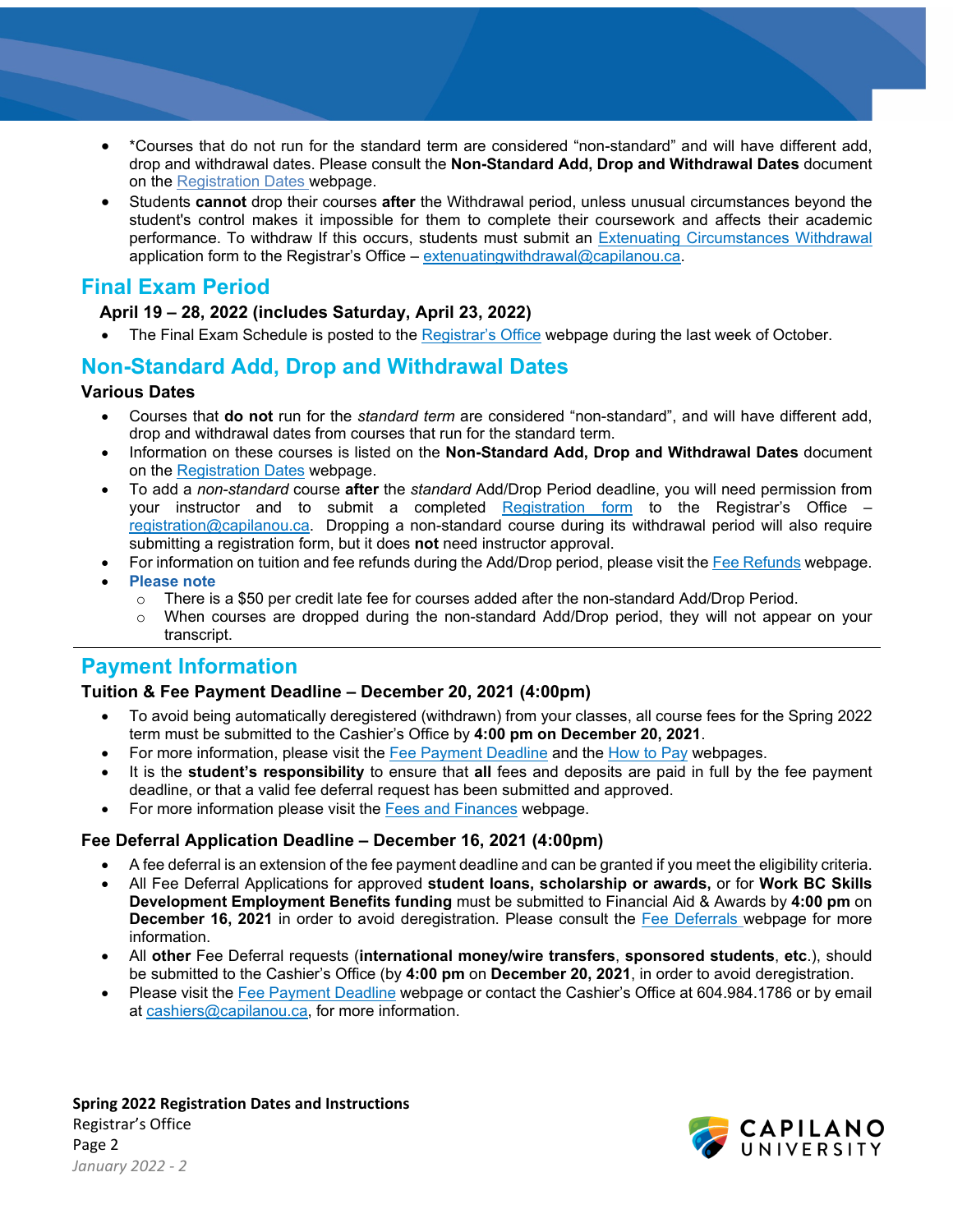### **Fee Refunds**

- Depending on when you drop your course, you may be eligible for a Tuition [Fee Refund.](http://www.capilanou.ca/fees/Fee-Refunds/)
- Refunds are processed six weeks after the start of the term and are mailed to the address currently listed in your [myCapU Account.](https://www.capilanou.ca/mycapu/)

# **Registration Information**

# **Registration Takes Place Online**

• For complete instructions, see the **Registration Guide**, the **Waitlisting Guide** and the **Registration Error Message Guide** on the [How to Register](http://www.capilanou.ca/how-to-register/) webpage.

# **Are You Eligible To Register?**

### **Check your Registration Time Ticket**

- If you have applied and been accepted into your program, you will have a [Registration Time Ticket.](https://www.capilanou.ca/admissions/course-registration/how-to-register/registration-time-tickets/) To view your Registration Time Ticket, log into your [myCapU Account.](https://ssb.capilanou.ca/prod/twbkwbis.P_WWWLogin) On the **Student Services Tab** select *Registration* > *Check Your Registration Status*.
- If you have any "holds" that prevent registration (e.g. outstanding fees, library holds, etc.), or if your academic standing (see below) prevents registration, you will not be able to register.
- If you have any questions regarding your time ticket, holds, or academic standing, please contact the

[Registrar's Office.](http://www.capilanou.ca/registrar/) If you are emailing, please ensure you include your student number.

### **Academic Standing**

- If your academic standing is "Required to Withdraw", you may not be eligible to register.
- If you have already registered for a subsequent term, you will be deregistered from that term and your payment(s) will be refunded.
- For more information, please visit the **Academic Standing** section of the [Academic Policies and](https://www.capilanou.ca/mycapu/policies--procedures/academic-policies-and-procedures/) [Procedures](https://www.capilanou.ca/mycapu/policies--procedures/academic-policies-and-procedures/) webpage.

## **What Courses Will You Take?**

#### **Course Planning Tools and Resources**

- If you would like help in choosing your courses, you should make an appointment with an [Academic](https://www.capilanou.ca/student-life/academic-support/academic-advising/)  [Advisor.](https://www.capilanou.ca/student-life/academic-support/academic-advising/) You may email [advising@capilanou.ca](mailto:advising@capilanou.ca) for simple academic advising questions, or visit the [Academic Advising](https://www.capilanou.ca/student-life/academic-support/academic-advising/) website for information on our services, to book an appointment, and to register for [a](https://www.capilanou.ca/student-life/academic-support/academic-advising/course-planning-workshops/) [Course Planning Workshop.](https://www.capilanou.ca/student-life/academic-support/academic-advising/course-planning-workshops/)
- Choose courses using the online myCap [Schedule](http://www.capilanou.ca/current/mycapschedule/) and to plan your class schedule. Ensure that you have the prerequisites for the courses you choose. Select a few additional courses as alternatives in the event some of your first choices are full.
- You may also choose to refer to the [Capilano University Calendar](https://www.capilanou.ca/admissions/course-registration/capilano-university-calendar/) to identify courses required to complete your program.
- **Note that** not all courses listed in the calendar are offered each term. You should check course availability using the [myCapU Schedule.](http://www.capilanou.ca/current/mycapschedule/)
- Information on how to register and waitlist into your courses, can be found on the [How to Register](https://capilanou.ca/admissions/course-registration/how-to-register/) webpage, by reviewing the [Registration](https://capilanou.ca/media/capilanouca/admissions/course-registration/how-to-register/Registration-Guide.pdf) and [Waitlist](https://capilanou.ca/media/capilanouca/admissions/course-registration/how-to-register/Waitlist-Guide.pdf) Guides

#### **Labs/Conversations/Tutorials**

- Some courses have a lab, conversation, or tutorial component in addition to the lecture. When registering in a lab, conversation, or tutorial component, you must register in the **same section** as the lecture.
- Please note that courses linked with a lab, conversation, or tutorial do not allow waitlisting. For more information, please consult the "Show More" notes for each course in the [myCap Schedule.](http://www.capilanou.ca/current/mycapschedule/)

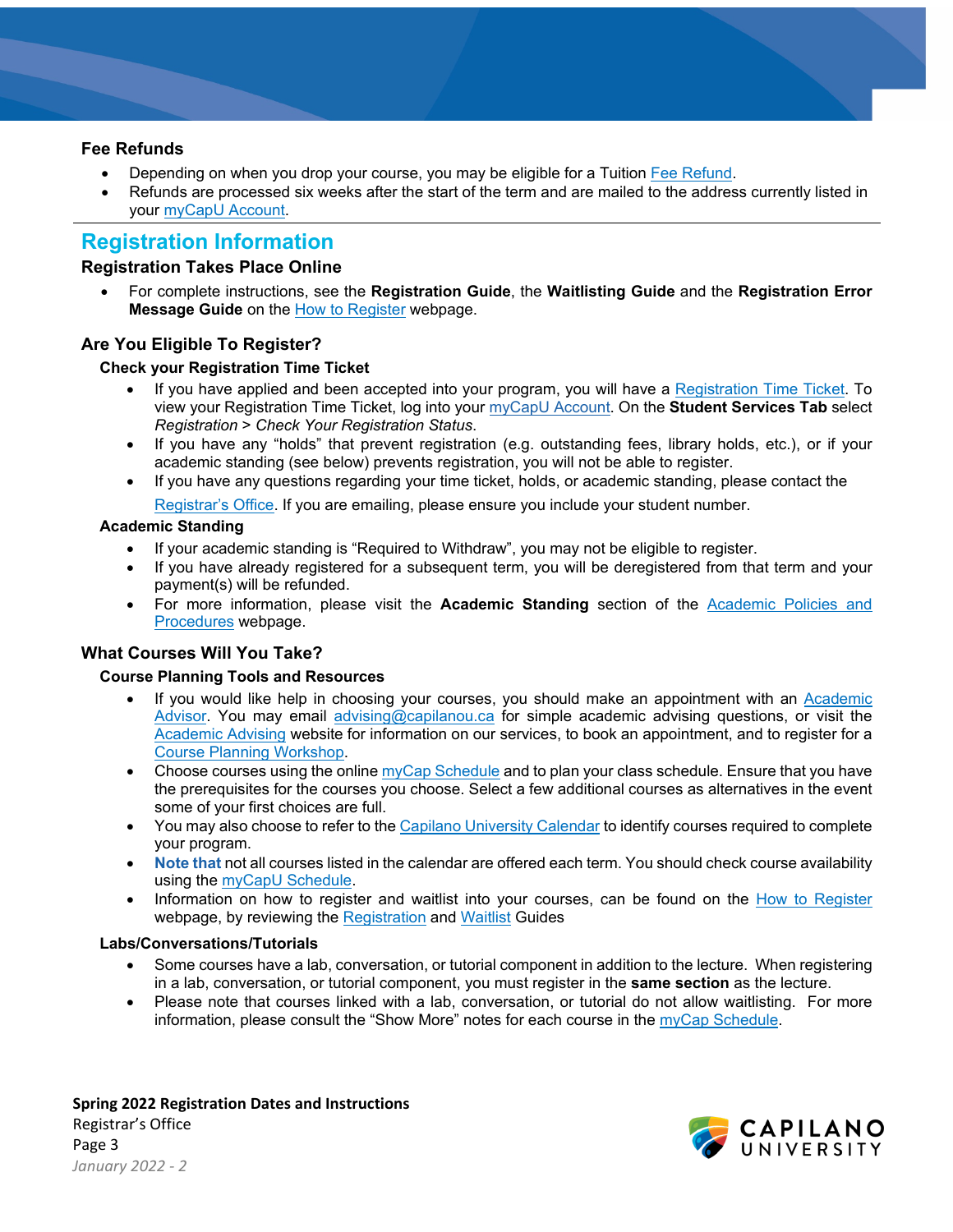### **Course Clashes/Time Conflicts**

- The system will not let you register in two or more courses with conflicting class times (i.e. two or more courses scheduled at the same time or with overlapping times).
- If the overlap is small, please contact your instructors for information on the *Time Conflict Override* form.

### **Course Availability**

• Admission to the University does **not** guarantee registration in any or all courses in which you wish to register.

### **Audit Status**

- Audit registrations will only be permitted during the Add/Drop period and are dependent on available space and instructor's approval.
- In order to change your course status from credit to audit or from audit to credit during the Add/Drop period, you must submit a *Registration form* to the Registrar's Office with the instructor's signature.
- Audit changes are not available online vi[a myCap Schedule.](http://www.capilanou.ca/current/mycapschedule/) Regular tuition and all other student fees are assessed for Audit registrants.
- Audit students do not sit examinations, submit work, papers, lab reports, etc.; however, attendance at lectures, labs, and seminars is required. For those students who do not meet the attendance requirement, their permanent student record and transcript will be annotated with the comment 'Audit Denied'.
- Audit status is not calculated in GPA, does not have credit, and cannot be used toward the completion of a credential.
- For more information on Audit enrolment please see the *Academic Policies and Procedures* section of the [Capilano University Calendar.](https://www.capilanou.ca/admissions/course-registration/capilano-university-calendar/)

| <b>Class</b>                      | The abbreviated name for the course - Example: ENGL 100 01:                                                                                                                                                                                                                                                                                                                                                                                                                                                                                                                                                                                                                                                                                                                                                                                                   |  |  |  |
|-----------------------------------|---------------------------------------------------------------------------------------------------------------------------------------------------------------------------------------------------------------------------------------------------------------------------------------------------------------------------------------------------------------------------------------------------------------------------------------------------------------------------------------------------------------------------------------------------------------------------------------------------------------------------------------------------------------------------------------------------------------------------------------------------------------------------------------------------------------------------------------------------------------|--|--|--|
|                                   | Subject = ENGL (English), Course Number = 100, Section Number = 01                                                                                                                                                                                                                                                                                                                                                                                                                                                                                                                                                                                                                                                                                                                                                                                            |  |  |  |
| <b>Course Title</b>               | Name of the course - Example: Academic Writing Strategies (ENGL 100).                                                                                                                                                                                                                                                                                                                                                                                                                                                                                                                                                                                                                                                                                                                                                                                         |  |  |  |
| <b>CRN</b>                        | A 5 digit system generated course reference number that is used for web registration. Each<br>section has their own unique CRN.                                                                                                                                                                                                                                                                                                                                                                                                                                                                                                                                                                                                                                                                                                                               |  |  |  |
| <b>Instructor</b>                 | Name of the instructor(s) teaching the class.                                                                                                                                                                                                                                                                                                                                                                                                                                                                                                                                                                                                                                                                                                                                                                                                                 |  |  |  |
| <b>Campus</b><br><b>Locations</b> | North Vancouver (NV): 2055 Purcell Way, North Vancouver, BC V7J 3H5<br>250 - 125 Victory Ship Way, North Vancouver, BC V7L 0G5<br>Lonsdale (LO):<br>Sunshine Coast (SE): PO BOX 1609 - 5627 Inlet Avenue, Sechelt, BC V0N 3A0<br>T'szil Learning Centre (MC): 125 Lillooet Lake Road, Mount Currie, BC V0N 2K0<br><b>Squamish Learning Cetnre (SQ):</b><br><b>TBA</b><br>Sections are delivered online<br>Online:<br><b>Off-Campus:</b> Sections are delivered off-campus                                                                                                                                                                                                                                                                                                                                                                                     |  |  |  |
| <b>Instructional</b><br>methods   | <b>Remote Asynchronous (RA):</b> Sections <i>do not</i> require students to join the online class on<br>specified days/times.<br><b>Remote Synchronous (RS):</b> Sections require that students join the online class on<br>specified days/times. These sections are scheduled in Pacific Time.<br>Remote Asynchronous + Synchronous (RAS): Sections are delivered using both<br>asynchronous and synchronous methods in combination. These sections require that<br>students join the online class during specified days/times, but not exclusively.<br>Dual Delivery (In-person + Remote) (DD): Sections are delivered using BOTH in-person<br>and remote methods in combination. These sections require that students join the class in-<br>person on specified days/times, but not exclusively. Remote classes may be synchronous<br>and/or asynchronous. |  |  |  |

### **Glossary of [myCap Schedule](https://capilanou.ca/mycapu/mycap-schedule/) Terms**

**Spring 2022 Registration Dates and Instructions**  Registrar's Office Page 4 *January 2022 - 2*

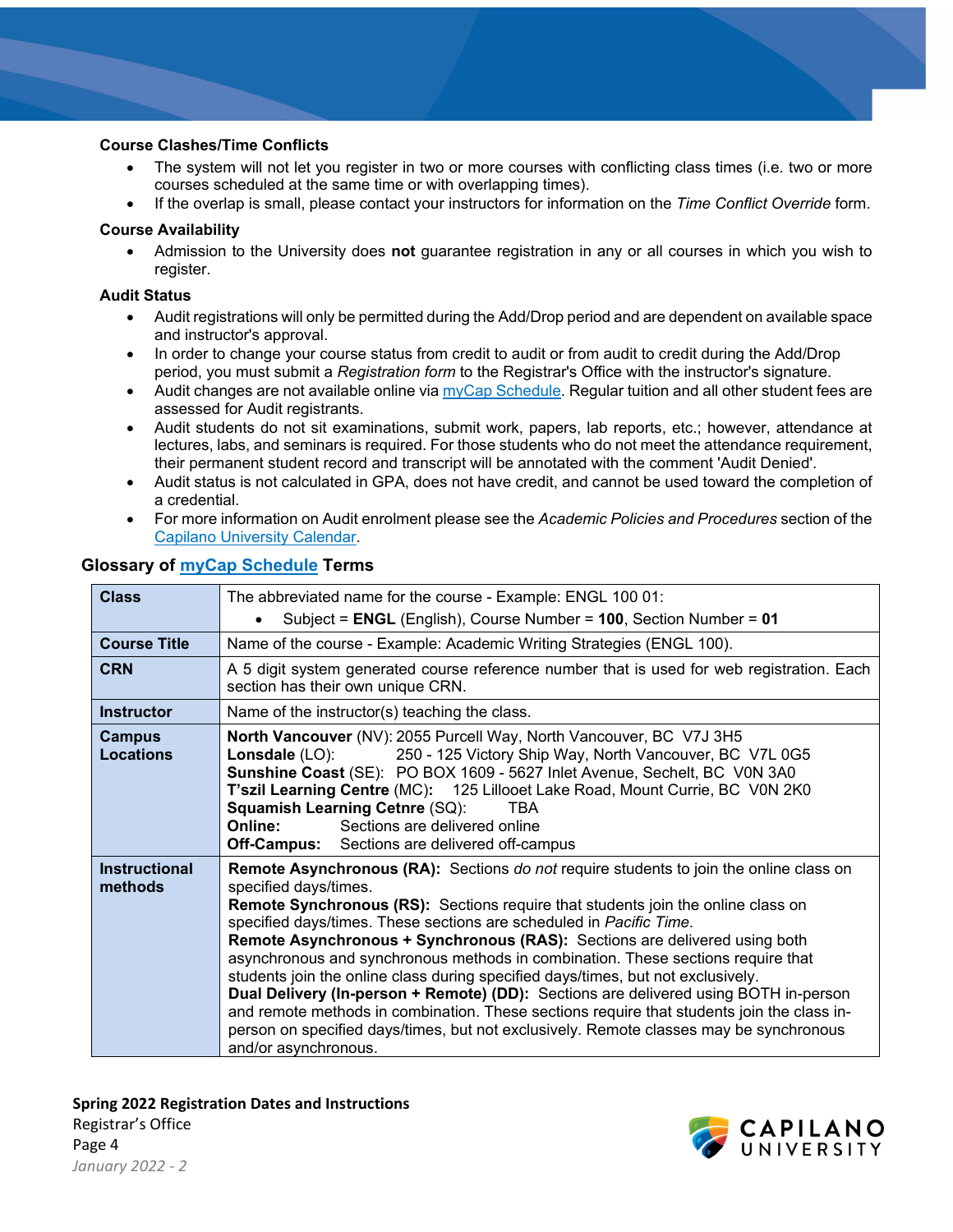|                              | In-Person (IP): Sections require that students join the class on specified days/times and                                                                                                                                                                                                                                                                                                                 |  |  |
|------------------------------|-----------------------------------------------------------------------------------------------------------------------------------------------------------------------------------------------------------------------------------------------------------------------------------------------------------------------------------------------------------------------------------------------------------|--|--|
|                              | locations.                                                                                                                                                                                                                                                                                                                                                                                                |  |  |
|                              | <b>Online (ON):</b> Sections delivered online prior to Covid-19 or if Online offering type is                                                                                                                                                                                                                                                                                                             |  |  |
|                              | approved for Spring 2022. Please note online sections do not have specific synchronous                                                                                                                                                                                                                                                                                                                    |  |  |
|                              | days/times.                                                                                                                                                                                                                                                                                                                                                                                               |  |  |
|                              | <b>Off-Campus (OF):</b> Sections are delivered off-campus.                                                                                                                                                                                                                                                                                                                                                |  |  |
| <b>Pre-requisites</b>        | A requirement that must be completed before taking the desired course. Courses considered<br>as pre-requisites, that are in progress at the time of registration will satisfy this requirement.                                                                                                                                                                                                           |  |  |
| <b>Co-requisites</b>         | A course requirement that should be fulfilled at the same time as, or before taking the desired<br>course. Courses considered as co-requisites, that are in progress at the time of registration will<br>satisfy this requirement.                                                                                                                                                                        |  |  |
| <b>Seats</b>                 | Number of students currently enrolled in the class over the total capacity.                                                                                                                                                                                                                                                                                                                               |  |  |
|                              | Example: "Seats: 24/35" indicates that 24 students are enrolled in a class that has a total<br>capacity of 35.                                                                                                                                                                                                                                                                                            |  |  |
| <b>Waitlist</b>              | The number of students that are currently waiting to get into a coure that has reached its total<br>seating capacity. Students can waitlist in a maximum of 5 courses, and as of Spring 2021, no<br>longer need to confirm their position every 72 hours. However, if students receive a<br>registration "Offer", they still need to accept that offer within 24 hours to be registered in the<br>course. |  |  |
| <b>Registration</b><br>Error | Registration Error Messages occur when a course requirement is not met, the student does<br>not have the necessary pre-requisite, or they are not registering into the required co-requisite                                                                                                                                                                                                              |  |  |
| <b>Messages</b>              | at the same time as their initial course.                                                                                                                                                                                                                                                                                                                                                                 |  |  |
|                              | • Course requirements are listed in the registration notes section of the myCap Schedule<br>(select the "Show More" link in the Course Description, to access this information).                                                                                                                                                                                                                          |  |  |
|                              | • Registration Error Messages must be resolved before you can register into the course.<br>For a full listing of possible Error Messages and their solutions, please consult the<br>Registration Error Message Guide on the How to Register webpage.                                                                                                                                                      |  |  |

# **Do You Have The Required Prerequisites For Your Courses?**

#### **Prerequisites**

- Course [prerequisites](https://www.capilanou.ca/admissions/course-registration/how-to-register/planning-your-courses/) are automatically checked against your academic record. The system will not let you register for a course for which you do not have the prerequisite(s) or if the prerequisite(s) does not appear on your academic record. You must ensure that you have submitted all official high school and post-secondary transcripts at least six (6) weeks prior to registration to allow enough time for the courses to be recorded on your academic record.
- Capilano University courses that are in progress at the time of registration will satisfy prerequisites. However, the [Registrar's Office](http://www.capilanou.ca/registrar/) will recheck all students' prerequisites once final grades have been entered at the end of each term or session. If you do not meet a required prerequisite for a course based on your final grades, you will be deregistered from that course and you will not be charged for that course. You will be notified by email to your via your Capilano University email account if you have been deregistered due to not meeting a required prerequisites for a course.

## **English Placement Test Requirements**

• The [English Diagnostic Test](https://www.capilanou.ca/student-life/academic-support/learning-supports/english-diagnostic-test/) (**EDT**) or [Language Proficiency Index](https://www.lpitest.ca/) (LPI) test is required for registration in some courses, including first year English (ENGL) courses. Please ensure that your EDT or LPI exam results are submitted to the [Registrar's Office](http://www.capilanou.ca/registrar/) at least 48 hours prior to registration so that the results can be recorded in advance on your academic record.

**Spring 2022 Registration Dates and Instructions**  Registrar's Office Page 5 *January 2022 - 2*